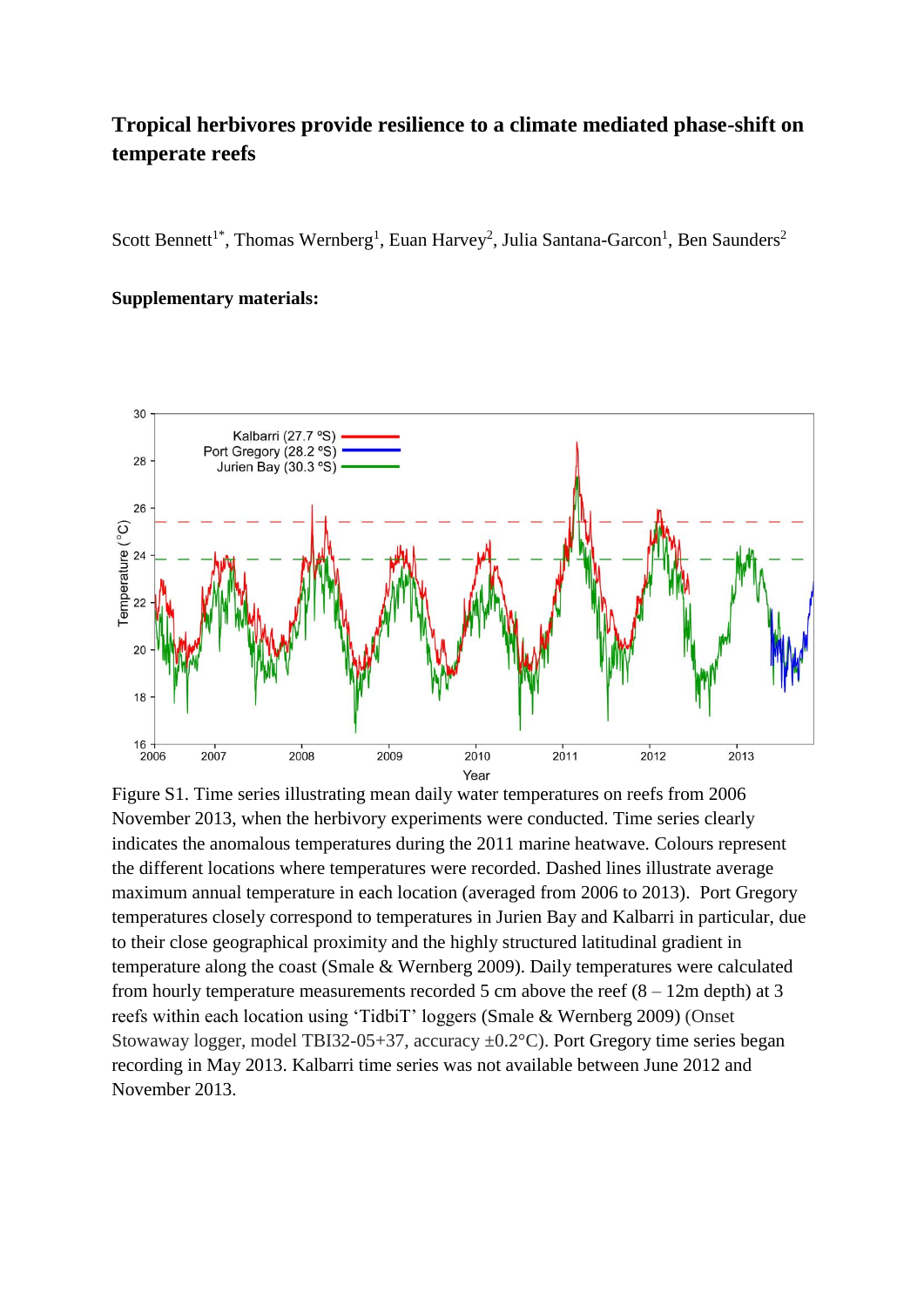Table S1: Mean biomass  $(\pm \text{ SE})$  changes of fish species between 2006 and 2013 across six sites in Port Gregory. Species are listed in order of their mean biomass change from largest increase to largest decrease. Colour coding represents trophic classifications (Froese and Pauly 2014). Climatic affinities based on observed fish distributions along Western Australian coast (Langlois *et al.* [2012, Bennett and Harvey unpubl. data\)](#page-5-1)

| <b>Species</b>           | <b>Trophic</b> | <b>Climatic</b> | 2006 biomass       | 2013 biomass         |
|--------------------------|----------------|-----------------|--------------------|----------------------|
|                          | group          | affinity        | $(g 100m-2)$       | $(g 100m^{-2})$      |
| Scarus spp               | grazer         | tropical        | $226.84 \pm 77.33$ | $1660.58 \pm 199.01$ |
| Siganus fuscescens       | browser        | tropical        | $130.62 \pm 80.65$ | $806.36 \pm 330.83$  |
| Choerodon rubescens      | carnivore      | sub-tropical    | $0\pm 0$           | $206.71 \pm 75.53$   |
| Seriola hippos           | carnivore      | temperate       | $0\pm 0$           | $206.09 \pm 206.09$  |
| Parma occidentalis       | grazer         | sub-tropical    | $35.84 \pm 12.15$  | $187.66 \pm 21.91$   |
| Abudefduf bengalensis    | omnivore       | tropical        | $0 \pm 0$          | $142.95 \pm 33.22$   |
| Kyphosus cornelii        | grazer         | temperate       | $880.4 \pm 611.2$  | $982.95 \pm 186.21$  |
| Glaucosoma hebraicum     | carnivore      | temperate       | $28.09 \pm 28.09$  | $123.74 \pm 87.24$   |
| Pomacentrus milleri      | planktivore    | tropical        | $0.56 \pm 0.42$    | $86.67 \pm 14.15$    |
| Plectorhinchus schotaf   | carnivore      | tropical        | $0 \pm 0$          | $78.97 \pm 66.8$     |
| Coris auricularis        | carnivore      | temperate       | $0.32 \pm 0.32$    | $79.02 \pm 22.62$    |
| Pseudocaranx spp         | planktivore    | ambiguous       | $0\pm 0$           | $69.04 \pm 49.21$    |
| Cheilodactylus           | carnivore      | temperate       | $3.96 \pm 3.96$    | $62.30 \pm 22.41$    |
| rubrolabiatus            |                |                 |                    |                      |
| Parupeneus spilurus      | detritivore    | tropical        | $0\pm 0$           | $40.77 \pm 17.19$    |
| <b>Acanthurus</b>        | grazer         | tropical        | $0\pm 0$           | $39.07 \pm 11.19$    |
| grammoptilus             |                |                 |                    |                      |
| Lutjanus carponotatus    | carnivore      | tropical        | $0\pm 0$           | $29.94 \pm 11.92$    |
| Plectropomus maculatus   | carnivore      | tropical        | $0 \pm 0$          | $12.86 \pm 12.86$    |
| Anampses geographicus    | carnivore      | sub-tropical    | $0\pm 0$           | $10.76 \pm 5.90$     |
| Thalassoma lunare        | carnivore      | tropical        | $0\pm 0$           | $10.31 \pm 5.42$     |
| Platax batavianus        | omnivore       | tropical        | $0 \pm 0$          | $9.27 \pm 9.27$      |
| Plectropomus leopardus   | carnivore      | tropical        | $26.74 \pm 26.74$  | $35.65 \pm 18.06$    |
| Lutjanus quinquelineatus | carnivore      | tropical        | $0\pm0$            | $8.54 \pm 8.54$      |
| Heniochus acuminatus     | planktivore    | tropical        | $0\pm 0$           | $6.43 \pm 2.49$      |
| Abudefduf vaigiensis     | planktivore    | tropical        | $0\pm 0$           | $5.43 \pm 5.43$      |
| Lutjanus lemniscatus     | carnivore      | tropical        | $0\pm 0$           | $4.73 \pm 4.73$      |
| Parma mccullochi         | grazer         | temperate       | $12.92 \pm 7.42$   | $17.48 \pm 6.10$     |
| Caesio cuning            | planktivore    | tropical        | $0\pm 0$           | $4.02 \pm 4.02$      |
| <b>Bodianus frenchii</b> | carnivore      | temperate       | $0\pm 0$           | $3.97 \pm 3.97$      |
| Abudefduf sexfasciatus   | planktivore    | tropical        | $0\pm 0$           | $3.74 \pm 2.37$      |
| Thalassoma spp           | carnivore      | ambiguous       | $0 \pm 0$          | $3.42 \pm 3.42$      |
| Epinephelides armatus    | carnivore      | temperate       | $0 \pm 0$          | $3.241 \pm 3.24$     |
| Scorpaena gasta          | carnivore      | tropical        | $0\pm 0$           | $2.98 \pm 2.98$      |
| Psammoperca              | carnivore      | ambiguous       | $0\pm 0$           | $2.74 \pm 2.74$      |
| waigiensis               |                |                 |                    |                      |
| Scorpis georgiana        | omnivore       | temperate       | $0\pm 0$           | $2.40 \pm 2.40$      |
| <b>Thalassoma</b>        | carnivore      | sub-tropical    | $0 \pm 0$          | $2.29 \pm 2.1$       |
| septemfasciatum          |                |                 |                    |                      |
| Lutjanus fulviflamma     | carnivore      | tropical        | $0 \pm 0$          | $2.14 \pm 2.14$      |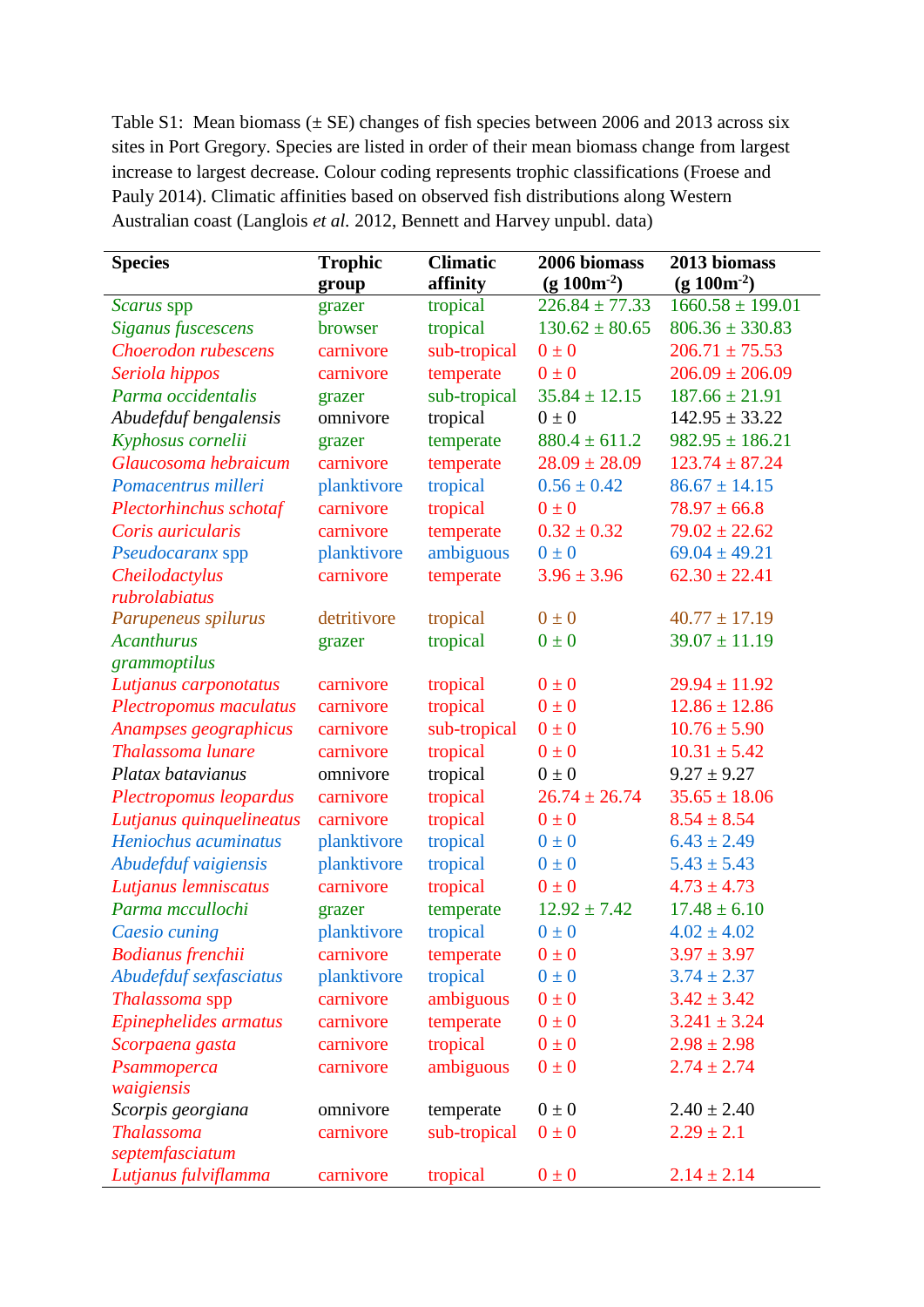| <b>Species</b>                     | <b>Trophic</b><br>group | <b>Climatic</b><br>affinity | 2006 biomass<br>$(g 100m-2)$ | 2013 biomass<br>$(g 100m^{-2})$ |
|------------------------------------|-------------------------|-----------------------------|------------------------------|---------------------------------|
| Epinephelus rivulatus              | carnivore               | tropical                    | $0\pm 0$                     | $1.48 \pm 1.48$                 |
| Pomacanthus sexstriatus            | omnivore                | tropical                    | $0\pm 0$                     | $1.19 \pm 1.19$                 |
| Elagatis bipinnulata               | planktivore             | tropical                    | $0\pm 0$                     | $0.55 \pm 0.55$                 |
| Austrolabrus maculatus             | carnivore               | temperate                   | $0\pm 0$                     | $0.50 \pm 0.50$                 |
| Labroides dimidiatus               | carnivore               | tropical                    | $0\pm 0$                     | $0.24 \pm 0.11$                 |
| Amphiprion clarkii                 | omnivore                | tropical                    | $0\pm 0$                     | $0.07 \pm 0.07$                 |
| <b>Ophthalmolepis</b>              | carnivore               | temperate                   | $0\pm 0$                     | < 0.01                          |
| lineolatus                         |                         |                             |                              |                                 |
| <b>Omegophora</b><br>cyanopunctata | carnivore               | ambiguous                   | $0\pm 0$                     | < 0.01                          |
| Labracinus lineatus                | carnivore               | sub-tropical                | $0\pm 0$                     | < 0.01                          |
| Chelmonops curiosus                | carnivore               | temperate                   | $0\pm 0$                     | < 0.01                          |
| Platax teira                       | omnivore                | tropical                    | $0\pm 0$                     | < 0.01                          |
| Labridae spp                       | omnivore                | ambiguous                   | $0\pm 0$                     | < 0.01                          |
| Pomacentrus coelestis              | planktivore             | tropical                    | $0\pm 0$                     | < 0.01                          |
| Neopomacentrus azysron             | planktivore             | tropical                    | $0\pm 0$                     | < 0.01                          |
| Alepes sp                          | planktivore             | tropical                    | $0\pm 0$                     | < 0.01                          |
| Pseudolabrus biserialis            | carnivore               | temperate                   | $0.69 \pm 0.69$              | $0\pm 0$                        |
| Scorpis aequipinnis                | planktivore             | temperate                   | $3.93 \pm 3.93$              | $0\pm 0$                        |
| Plectorhinchus                     | carnivore               | sub-tropical                | $36.66 \pm 18.44$            | $32.46 \pm 14.96$               |
| flavomaculatus                     |                         |                             |                              |                                 |
| Diagramma labiosum                 | carnivore               | temperate                   | $56.10 \pm 56.10$            | $50.74 \pm 50.74$               |
| Olisthops cyanomelas               | browser                 | temperate                   | $5.49 \pm 3.85$              | $0\pm 0$                        |
| Notolabrus parilus                 | carnivore               | temperate                   | $48.47 \pm 17.21$            | $4.48 \pm 3.64$                 |
| Dactylophora nigricans             | carnivore               | temperate                   | $48.49 \pm 48.49$            | $0 \pm 0$                       |
| Kyphosus spp                       | browser                 | temperate<br>and tropical   | $11287.26 \pm$<br>8398.89    | $10048.18 \pm$<br>4567.71       |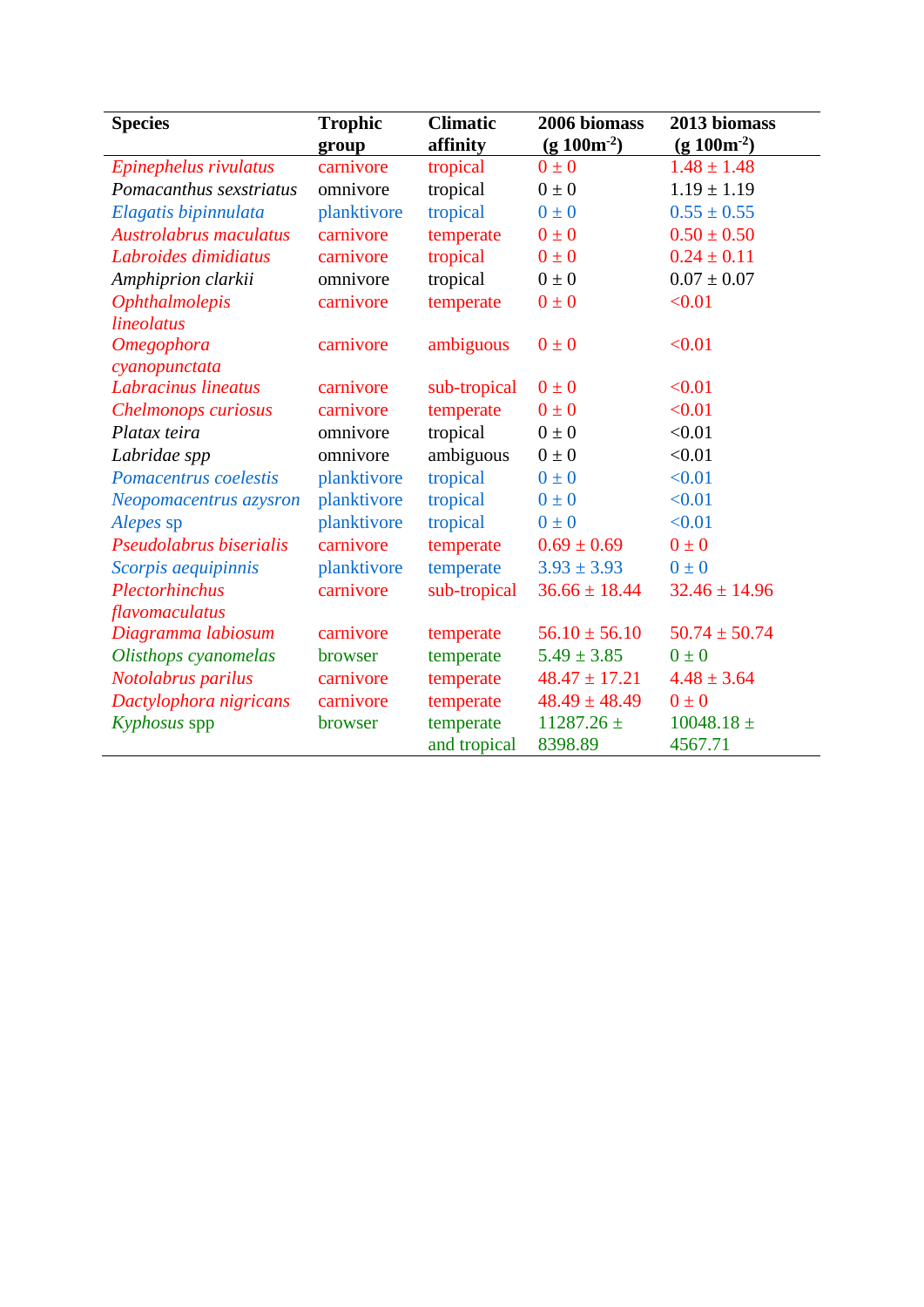| <b>Between subjects</b> |                |        |         |         |              |
|-------------------------|----------------|--------|---------|---------|--------------|
| Source of variation     | Df             | Sum Sq | Mean Sq | F value | $\mathbf{P}$ |
| <b>Site</b>             | 1              | 35600  | 35600   | 3.614   | 0.13         |
| <b>Residuals</b>        | 4              | 39407  | 9852    |         |              |
| <b>Within subjects</b>  |                |        |         |         |              |
| Source of variation     | Df             | Sum Sq | Mean Sq | F value | P            |
| <b>Time</b>             | $\overline{2}$ | 545575 | 272788  | 77.77   | 5.73E-06     |
| <b>Site:Time</b>        | $\overline{2}$ | 69151  | 34576   | 9.857   | 0.00694      |

Table S2: Results of repeated measures ANOVA, comparing the biomass removal rates of kelp patches, *Ecklonia radiata,* among sites and times.

Table S3: Results of repeated measures ANOVA, comparing the biomass removal rates of solitary kelps, *Ecklonia radiata,* among sites and times.

| <b>Between subjects</b> |              |         |         |         |              |
|-------------------------|--------------|---------|---------|---------|--------------|
| Source of variation     | Df           | Sum Sq  | Mean Sq | F value | $\mathbf P$  |
| <b>Site</b>             | $\mathbf{1}$ | 8611    | 8611    | 0.329   | 0.573        |
| <b>Residuals</b>        | 18           | 471108  | 26173   |         |              |
| <b>Within subjects</b>  |              |         |         |         |              |
| Source of variation     | Df           | Sum Sq  | Mean Sq | F value | $\mathbf{P}$ |
| <b>Time</b>             | $\mathbf{1}$ | 1687932 | 1687932 | 112.108 | 3.68E-09     |
| <b>Site:Time</b>        | 1            | 75767   | 75767   | 5.032   | 0.0377       |
|                         |              |         |         |         |              |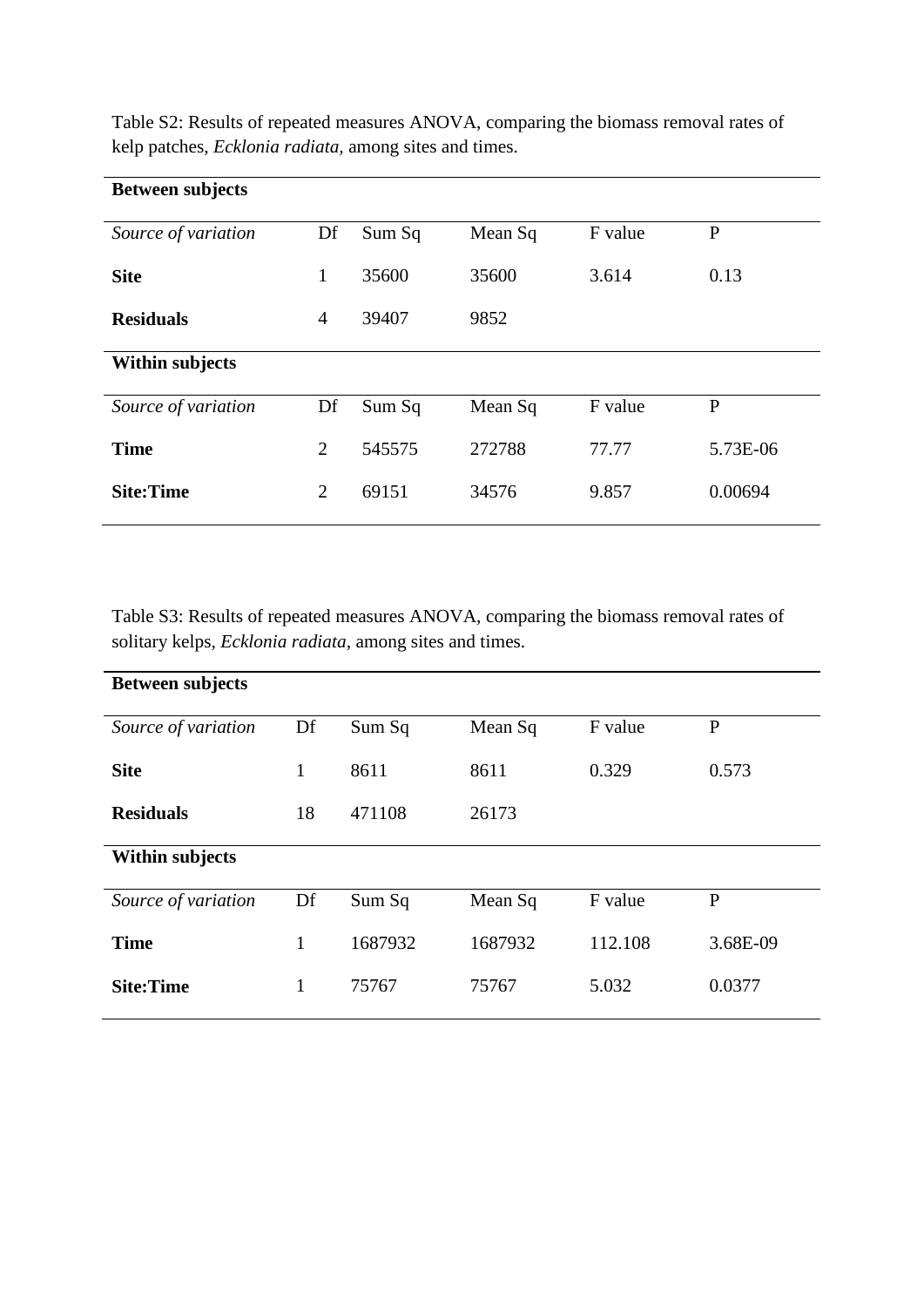| Family        | <b>Species</b>          | $Mean \pm SE$    | <b>MaxN</b>    |
|---------------|-------------------------|------------------|----------------|
|               |                         | $(N = 35)$       |                |
| Kyphosidae    | Kyphosus bigibbus       | $27 \pm 8.88$    | 156            |
|               | Kyphosus cornelii       | $5.83 \pm 2.39$  | 74             |
|               | Kyphosus sydneyanus     | $1.63 \pm 0.63$  | 15             |
|               | Kyphosus gladius        | $0.43 \pm 0.22$  | 3              |
| Siganidae     | Siganus fuscescens      | $18.31 \pm 5.23$ | 112            |
| Labridae      | Scarus ghobban          | $1.94 \pm 0.22$  | 5              |
|               | Scarus schlegeli        | $0.43 \pm 0.15$  | 3              |
|               | Scarus prasiognathos    | $0.08 \pm 0.05$  | 1              |
|               | Anampses geographicus   | $0.26 \pm 0.07$  | $\overline{2}$ |
|               | Chlorurus microrhinos   | $0.08 \pm 0.04$  | $\mathbf{1}$   |
| Acanthuridae  | Acanthurus grammoptilus | $0.057 \pm 0.05$ | $\overline{2}$ |
|               | Naso unicornis          | $0.03 \pm 0.03$  | $\mathbf{1}$   |
| Pomacentridae | Abudefduf bengalensis   | $0.91 \pm 0.43$  | 11             |
|               | Parma occidentalis      | $0.62 \pm 0.14$  | 2              |
|               | Pomacentrus milleri     | $0.06 \pm 0.04$  | 1              |
|               |                         |                  |                |

Table S4: Mean MaxN and maximum observed MaxN of herbivorous fishes from the 35 replicate filming periods throughout the feeding experiment.